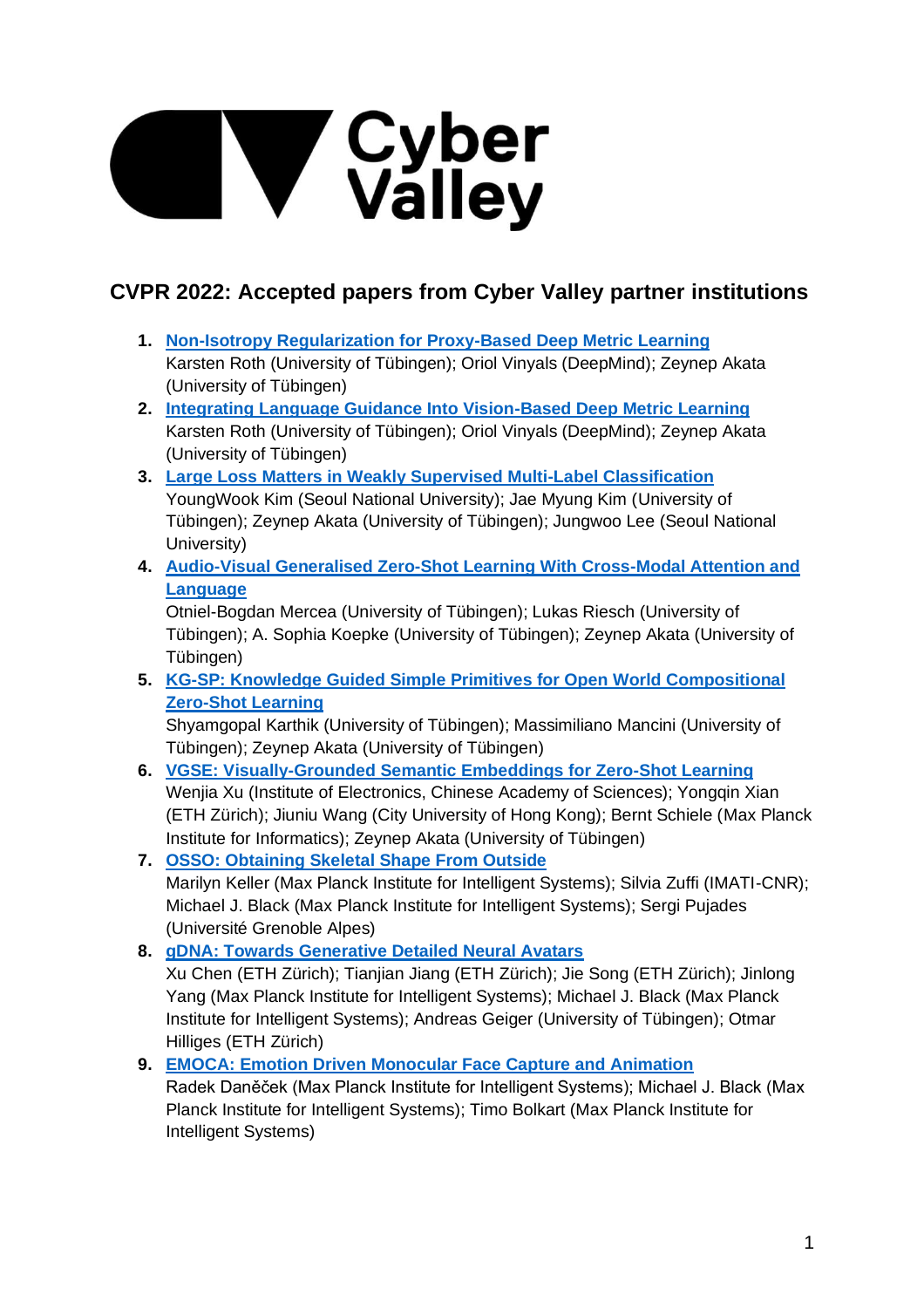### **10. [I M Avatar: Implicit Morphable Head Avatars From Videos](https://arxiv.org/abs/2112.07471)**

Yufeng Zheng (ETH Zürich); Victoria Fernandez Abrevaya (Max Planck Institute for Intelligent Systems); Xu Chen (ETH Zürich); Marcel C. Bühler (ETH Zürich); Michael J. Black (Max Planck Institute for Intelligent Systems); Otmar Hilliges (ETH Zürich)

**11. [ICON: Implicit Clothed Humans Obtained From Normals](https://arxiv.org/abs/2112.09127)**

Yuliang Xiu (Max Planck Institute for Intelligent Systems); Jinlong Yang (Max Planck Institute for Intelligent Systems); Dimitrios Tzionas (Max Planck Institute for Intelligent Systems); Michael J. Black (Max Planck Institute for Intelligent Systems)

**12. [Capturing and Inferring Dense Full-Body Human-Scene Contact](https://openaccess.thecvf.com/content/CVPR2022/supplemental/Huang_Capturing_and_Inferring_CVPR_2022_supplemental.pdf)**

Chun-Hao Paul Huang (Max Planck Institute for Intelligent Systems); Hongwei Yi (Max Planck Institute for Intelligent Systems); Markus Höschle (Max Planck Institute for Intelligent Systems); Matvey Safroshkin (Max Planck Institute for Intelligent Systems); Tsvetelina Alexiadis (Max-Planck Institute for Intelligent Systems); Senya Polikovsky (Max Planck Institute for Intelligent Systems ); Daniel Scharstein (Middlebury College); Michael J. Black (Max Planck Institute for Intelligent Systems)

- **13. [GOAL: Generating 4D Whole-Body Motion for Hand-Object Grasping](https://arxiv.org/abs/2112.11454)** Omid Taheri (Max Planck Institute for Intelligent Systems); Vasileios Choutas (ETH Zürich); Michael J. Black (Max Planck Institute for Intelligent Systems); Dimitrios Tzionas (Max Planck Institute for Intelligent Systems)
- **14. [Putting People in Their Place: Monocular Regression of 3D People in Depth](https://arxiv.org/abs/2112.08274)** Yu Sun (Harbin Institute of technology); Wu Liu (AI Research of JD.com); Qian Bao (AI Research of JD.com); Yili Prof. Fu (HIT); Tao Mei (AI Research of JD.com); Michael J. Black (Max Planck Institute for Intelligent Systems)
- **15. [Human-Aware Object Placement for Visual Environment Reconstruction](https://arxiv.org/abs/2203.03609)** Hongwei Yi (Max Planck Institute for Intelligent Systems)\*; Chun-Hao Paul Huang (Max Planck Institute for Intelligent Systems); Dimitrios Tzionas (Max Planck Institute for Intelligent Systems); Justus Thies (Max Planck Institute for Intelligent Systems); Muhammed Kocabas (Max Planck Institute for Intelligent Systems/ETH Zürich); Mohamed Hassan (Max Planck Institute for Intelligent Systems); Siyu Tang (ETH Zürich); Michael J. Black (Max Planck Institute for Intelligent Systems)
- **16. BARC: Learning To [Regress 3D Dog Shape From Images by Exploiting Breed](https://arxiv.org/abs/2203.15536)  [Information](https://arxiv.org/abs/2203.15536)**

Nadine Rüegg (ETH Zürich/Max-Planck Institute for Intelligent Systems); Silvia Zuffi (IMATI-CNR); Konrad Schindler (ETH Zürich); Michael J. Black (Max Planck Institute for Intelligent Systems)

**17. [Accurate 3D Body Shape Regression Using Metric and Semantic Attributes](https://arxiv.org/abs/2206.07036)** Vasileios Choutas (ETH Zürich); Lea Müller (Max Planck Institute for Intelligent Systems); Chun-Hao Paul Huang (Max Planck Institute for Intelligent Systems); Siyu Tang (ETH Zürich); Dimitrios Tzionas (Max Planck Institute for Intelligent Systems); Michael J. Black (Max Planck Institute for Intelligent Systems)

### **18. [RegNeRF: Regularizing Neural Radiance Fields for](https://arxiv.org/abs/2112.00724) View Synthesis From [Sparse Inputs](https://arxiv.org/abs/2112.00724)**

Michael Niemeyer (Max Planck Institute for Intelligent Systems/University of Tübingen\*; Jonathan T Barron (Google Research); Ben Mildenhall (Google Research); Mehdi S. M. Sajjadi (Google Brain); Andreas Geiger (University of Tübingen); Noha Radwan (Google)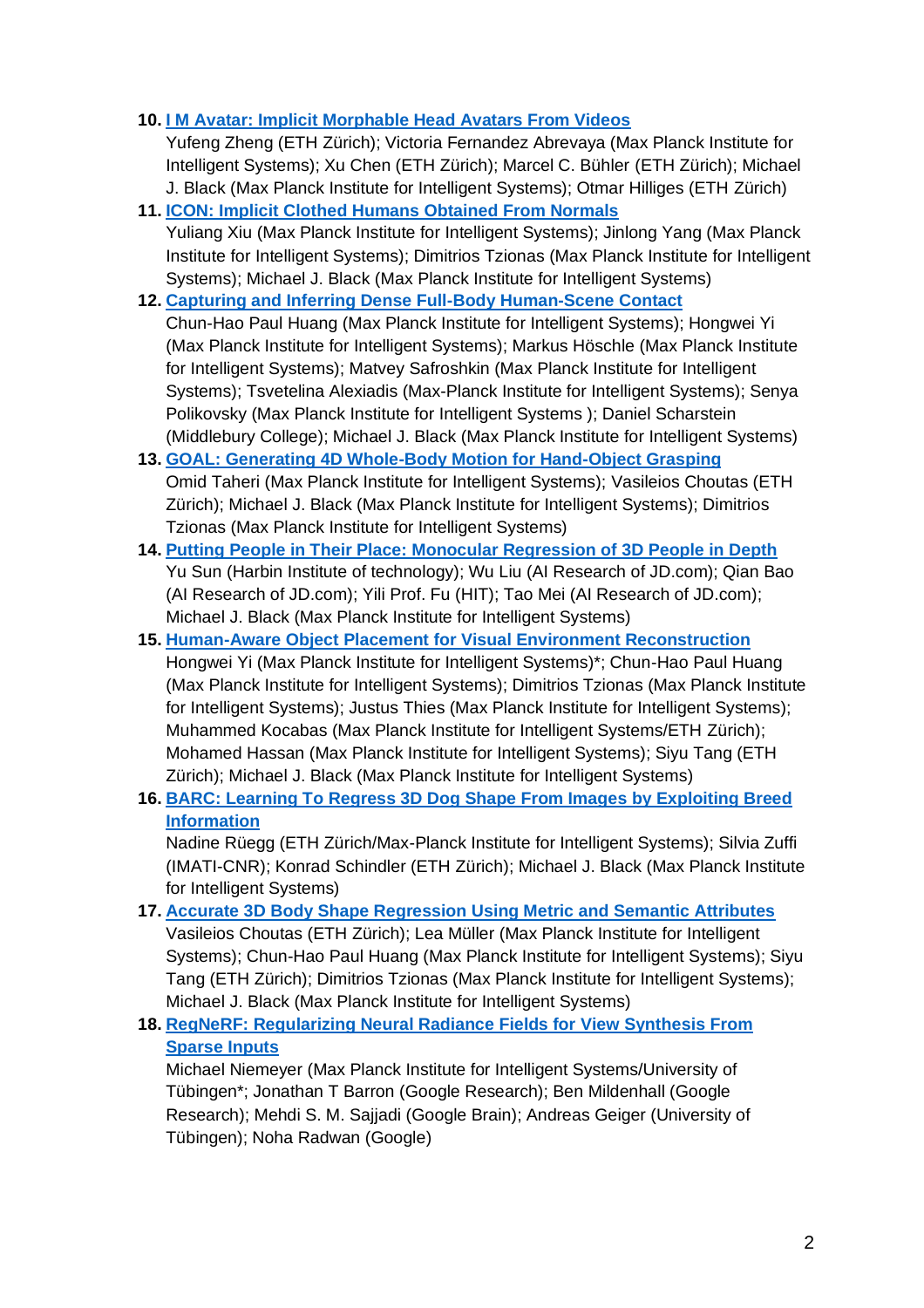## **19. [PINA: Learning a Personalized Implicit Neural Avatar From a Single RGB-D](https://arxiv.org/abs/2203.01754)  [Video Sequence](https://arxiv.org/abs/2203.01754)**

Zijian Dong (ETH Zürich); Chen Guo (ETH Zürich); Jie Song (ETH Zürich); Xu Chen (ETH Zürich); Andreas Geiger (University of Tübingen); Otmar Hilliges (ETH Zürich)

- **20. [BEHAVE: Dataset and Method for Tracking Human Object Interactions](https://arxiv.org/abs/2204.06950)** Bharat Lal Bhatnagar (University of Tübingen/ Max Planck Institute for Informatics); Xianghui Xie (Saarland University); Ilya A. Petrov (University of Tübingen); Cristian Sminchisescu (Google); Christian Theobalt (Max Planck Institute for Informatics); Gerard Pons-Moll (University of Tübingen)
- **21. [Towards Principled Disentanglement for Domain Generalization](https://arxiv.org/abs/2111.13839)**

Hanlin Zhang (Carnegie Mellon University); Yi-Fan Zhang (NLPR, China); Weiyang Liu (University of Cambridge); Adrian Weller (University of Cambridge); Bernhard Schölkopf (Max Planck Institute for Intelligent Systems); Eric Xing (MBZUAI, CMU, and Petuum Inc.)

**22. [Leveling Down in Computer Vision: Pareto Inefficiencies in Fair Deep](https://arxiv.org/abs/2203.04913)  [Classifiers](https://arxiv.org/abs/2203.04913)**

Dominik Zietlow (Max Planck Institute for Intelligent Systems); Michael Lohaus (University of Tübingen); Guha Balakrishnan (Amazon Web Services); Matthäus Kleindessner (Amazon); Francesco Locatello (Amazon Lablet); Bernhard Schölkopf (Amazon/Max Planck Institute for Intelligent Systems); Chris Russell (Amazon)

**23. [Towards Total Recall in Industrial Anomaly Detection](https://arxiv.org/abs/2106.08265)**

Karsten Roth (University of Tübingen); Latha Pemula (Amazon); Joaquin Zepeda (Amazon); Bernhard Schölkopf (Amazon/Max Planck Institute for Intelligent Systems); Thomas Brox (University of Freiburg); Peter Gehler (Amazon)

- **24. [Weakly Supervised Semantic Segmentation](https://arxiv.org/abs/2203.03860) Using Out-of-Distribution Data** Jungbeom Lee (Seoul National University); Seong Joon Oh (University of Tübingen/NAVER AI Lab); Sangdoo Yun (NAVER AI LAB); Junsuk Choe (Sogang University); Eunji Kim (Seoul National University); Sungroh Yoon (Seoul National University)
- **25. [What Matters For Meta-Learning Vision Regression Tasks?](https://arxiv.org/abs/2203.04905)**

Ning Gao (Bosch Center for Artificial Intelligence); Hanna Ziesche (Bosch Center for Artificial Intelligence); Vien A Ngo (Bosch Center for Artificial Intelligence); Michael Volpp (Karlsruhe Institute of Technology); Gerhard Neumann (Karlsruhe Institute of Technology)

### **26. [Give Me Your Attention: Dot-Product Attention Considered Harmful for](https://arxiv.org/abs/2203.13639)  [Adversarial Patch Robustness](https://arxiv.org/abs/2203.13639)**

Giulio Lovisotto (University of Oxford); Nicole Finnie (Bosch Center for Artificial Intelligence); Mauricio Munoz (Bosch Center for Artificial Intelligence); Chaithanya Kumar Mummadi (Bosch Center for Artificial Intelligence); Jan Hendrik Metzen (Bosch Center for Artificial Intelligence)

**27. [Occluded Human Mesh Recovery](https://arxiv.org/abs/2203.13349)**

Rawal Khirodkar (Carnegie Mellon University); Shashank Tripathi (Max Planck Institute for Intelligent Systems); Kris Kitani (Carnegie Mellon University)

**28. [D-Grasp: Physically Plausible Dynamic Grasp Synthesis for Hand-Object](https://arxiv.org/abs/2112.03028)  [Interactions](https://arxiv.org/abs/2112.03028)**

Sammy Christen (ETH Zürich); Muhammed Kocabas (Max Planck Institute for Intelligent Systems/ETH Zürich); Emre Aksan (ETH Zürich); Jemin Hwangbo (KAIST); Jie Song (ETH Zürich); Otmar Hilliges (ETH Zürich)